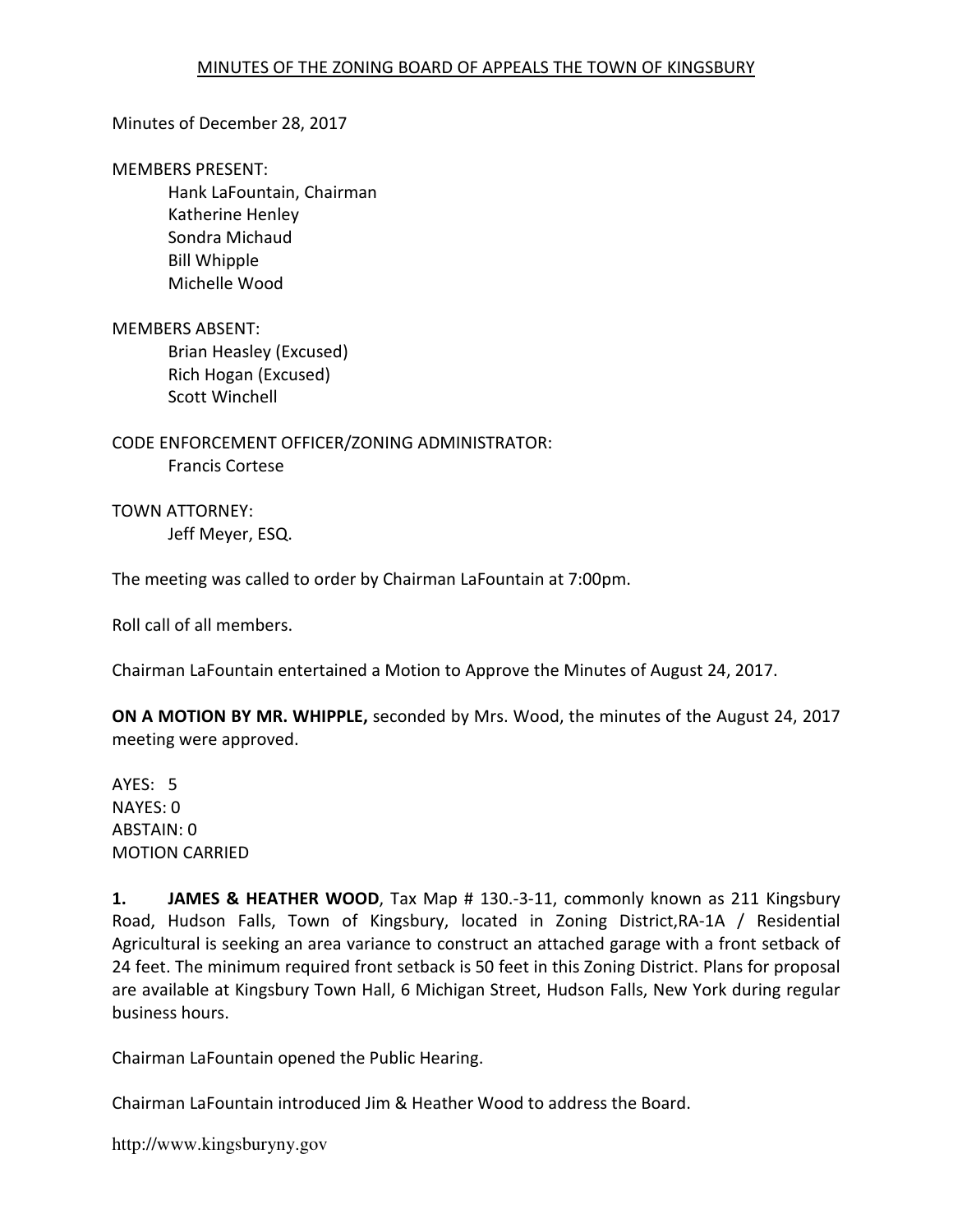Zoning Board of Appeals December 28, 2017 Page 2 of 12

Mr. Wood stated they would like to add an attached garage to their home. They are at the current setback now and are asking for a variance of 24 feet. This garage would be right behind the existing garage. They are locked in by the driveway, the well and septic system locations. The average setback for the neighboring properties is approximately 21.75 feet. Mr. Wood stated the end result would be slightly great setback from the rest of the neighbors and do not feel a detriment to any nearby properties.

There being no comments from the public, Chairman LaFountain closed the public hearing.

The Board then reviewed the proposed Resolution.

## ZONING BOARD OF APPEALS OF THE TOWN OF KINGSBURY COUNTY OF WASHINGTON, STATE OF NEW YORK

Resolution No. 1 of 3 December 2017 Adopted December 28, 2017

Introduced by KATHERINE HENLEY who moved its adoption

Seconded by MICHELLE WOOD

## RESOLUTION APPROVING AREA VARIANCE REQUEST OF JAMES & HEATHER WOOD

WHEREAS, pursuant to the Chapter 280 of the Code of the Town of Kingsbury, the Town of Kingsbury Zoning Board of Appeals (hereafter the "ZBA") is authorized and empowered issue variances in accordance with said Zoning Ordinance and Section 267 (now 267-b) of the Town Law;

WHEREAS, James and Heather Wood (hereafter the "Applicant"), has requested an area variance for twenty four (24) feet of relief from the fifty (50) foot front yard setback requirement to construct a garage, on the property located at 211 Kingsbury Road, identified as Tax Map Number 130.-3-11; and

WHEREAS, the Applicants request requires a variance from the front yard setback requirements found in Section 280-22 G of the Code of the Town of Kingsbury; and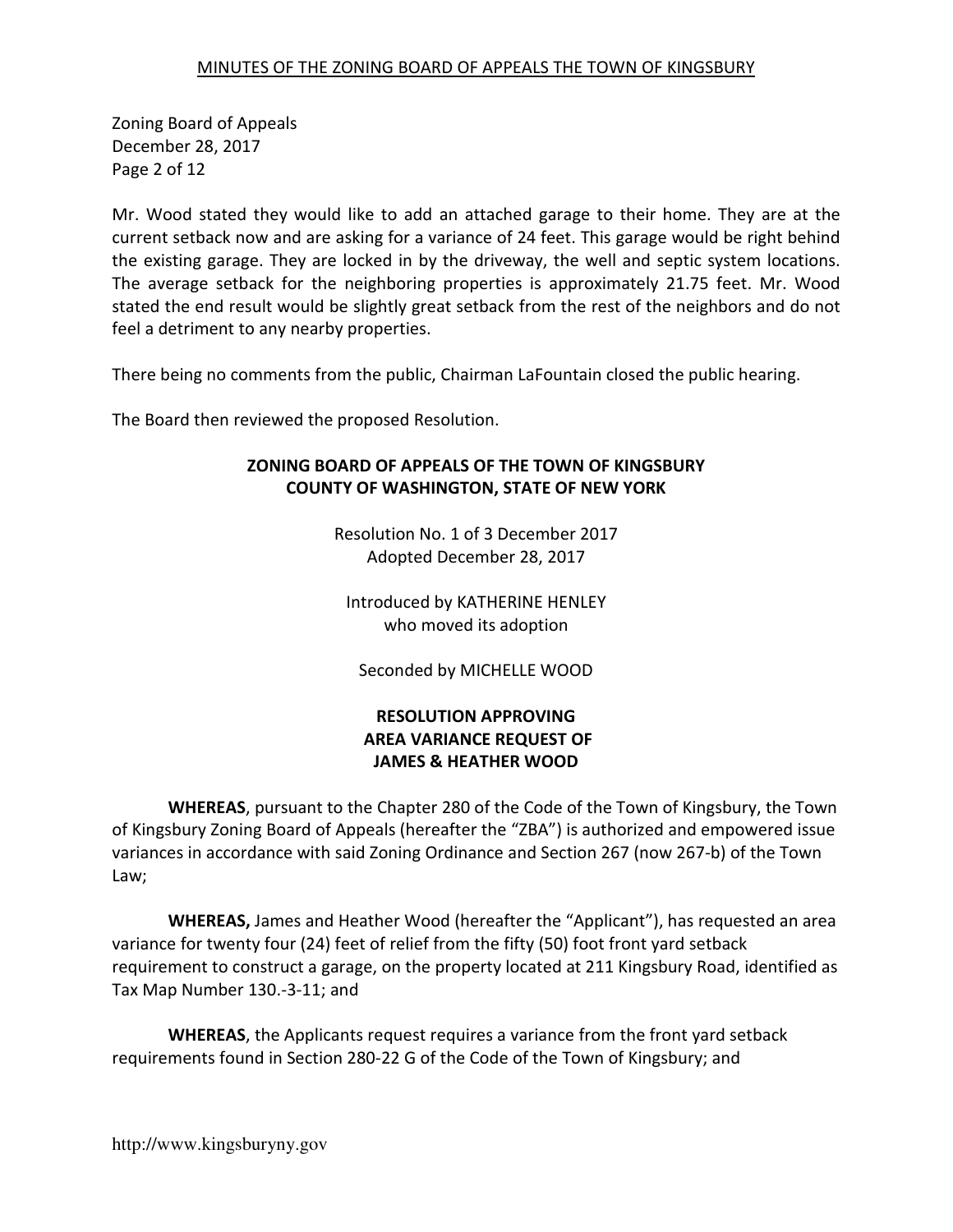Zoning Board of Appeals December 28, 2017 Page 3 of 12

WHEREAS, in accordance with the State Environmental Quality Review Act (hereafter "SEQRA"), the requested variance is a Type II action; and

WHEREAS, a public hearing was duly held on the requested variance at which time the Applicant and members of the public were entitled to comment on the requested variance; and

WHEREAS, the ZBA has reviewed the Application and supporting materials, and has taken into consideration the comments from the public, and has reviewed the criteria found in Town Law Section 267-b.

### NOW THEREFORE BE IT RESOLVED:

 Section 1. Considering the area variance requirements , in considering the benefit to the applicant if the variance is granted, as weighed against the detriment to the health, safety and welfare of the neighborhood or community by such grant, while noting that the ZBA must grant the minimum variance that it shall deem necessary and adequate and at the same time preserve and protect the character of the neighborhood and the health, safety and welfare of the community, the ZBA hereby **APPROVES** the application and finds the following:

(a) Will an undesirable change be produced in the character of the neighborhood or will a detriment to nearby properties be created by the granting of the area variance?

No, an undesirable change will not be produced.

(b) Can the benefit sought by the applicant be achieved by some method, feasible for the applicant to pursue, other than through an area variance?

No, due to the location of the existing garage, well, and septic, there are no other alternatives.

(c) Is the requested area variance substantial?

Yes.

(d) Will the proposed variance have an adverse effect or impact on the physical or environmental conditions in the neighborhood or district?

No, there will be no adverse impacts.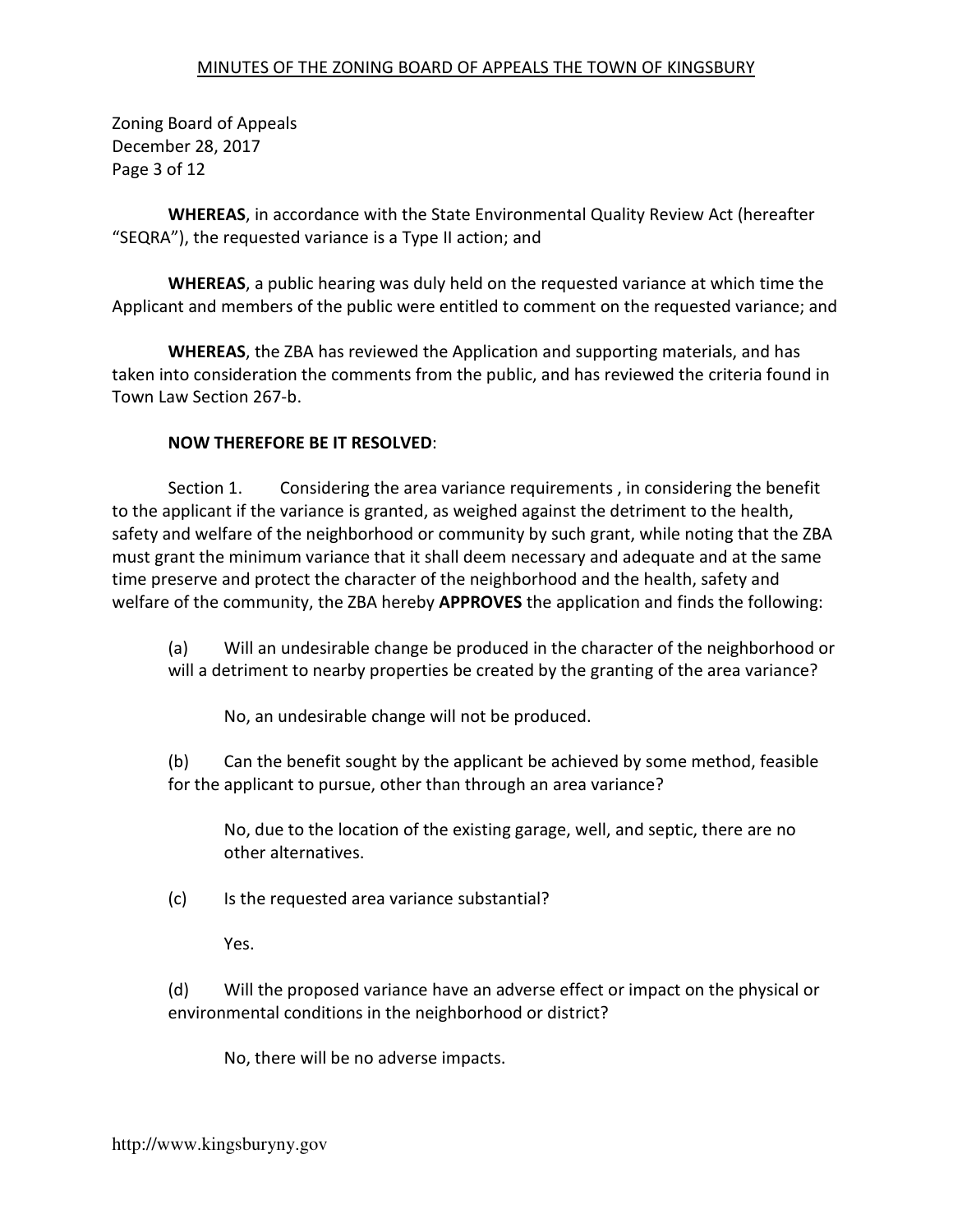Zoning Board of Appeals December 28, 2017 Page 4 of 12

(e) Was the alleged difficulty self-created?

Yes.

Section 2. This resolution shall take effect immediately.

ROLL CALL VOTE

PRESENT:

Hank LaFountain, Chairman – AYE Katherine Henley- AYE Sondra Michaud - AYE Bill Whipple- AYE Michelle Wood - AYE

AYES: 5 NAYS: 0 ABSTAIN: ABSENT: 2

AYES: 5 NAYS: 0 MOTION CARRIED

2. GENESIS KC DEVELOPMENT LLC, DAVITA HEALTH CARE PARTNERS, INC. Tax Map # 146.19-1-3, commonly known as 3739 Burgoyne Ave, Hudson Falls, Town of Kingsbury, located in Zoning District, Com-1A / Commercial District is seeking Two Area Variance approvals to locate a new structure for DaVita Health Care Partners, Inc. Plans for proposal are available at Kingsbury Town Hall, 6 Michigan Street, Hudson Falls, New York during regular business hours.

Chairman LaFountain opened the Public Hearing.

Chairman LaFountain introduced Tom Jarrett, Jarrett Engineers, PLLC who will be representing Mark Kinney, Genesis KC Development LLC, DaVita Health Care Partners, Inc. to address the Board.

Mr. Jarrett stated he will let Mr. Kinney give a brief overview of what DaVita is and what they are proposing. Mr. Jarrett will give the details of what they are asking for.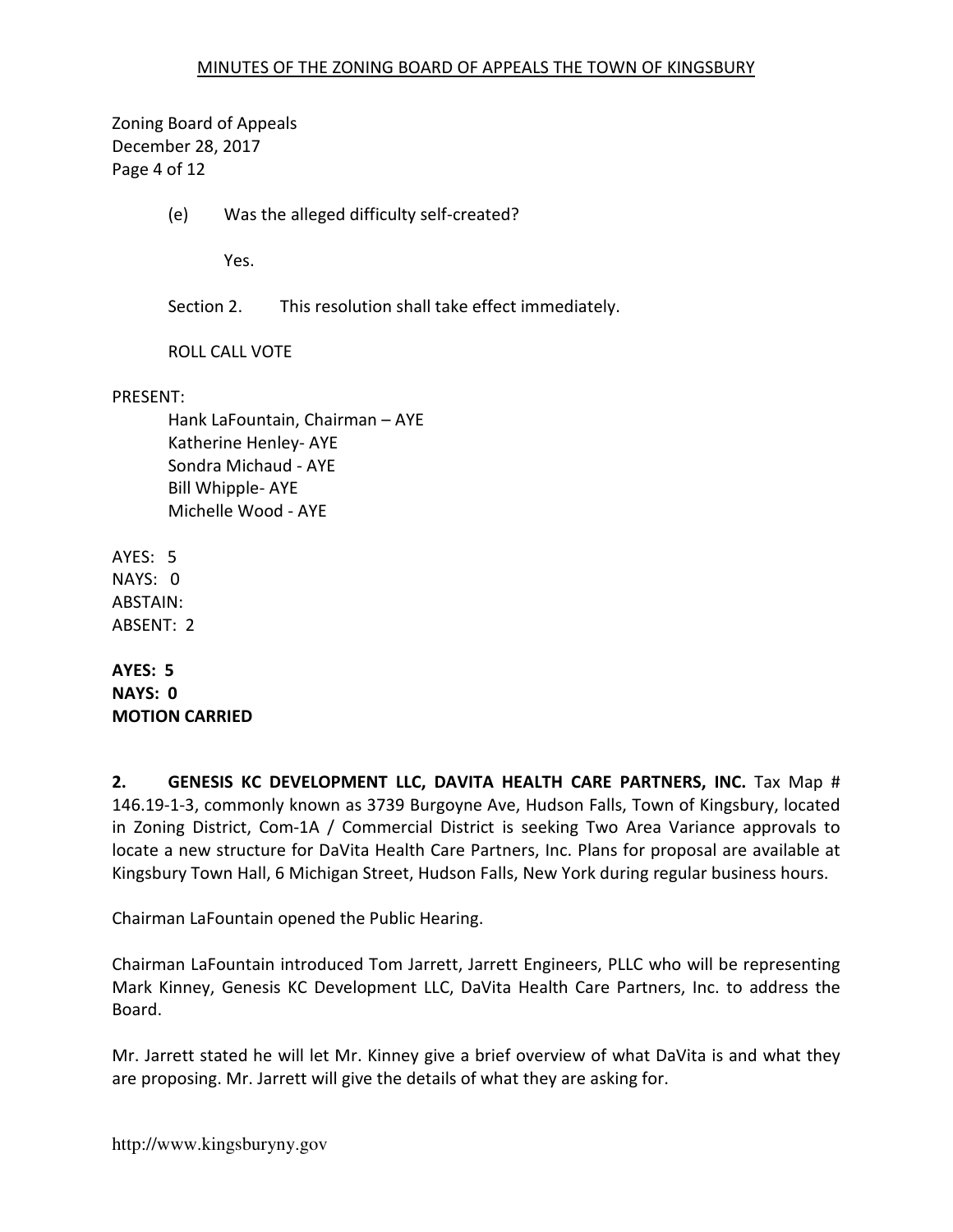Zoning Board of Appeals December 28, 2017 Page 5 of 12

Mr. Kinney thanked the Board for considering the variance. DaVita is a large kidney dialysis provider throughout the United States and eleven International Countries. There is a need for dialysis in this area, unfortunately. They have applied and received the State Issued Certificate for the need to have additional chairs for dialyses in this County. They are proposing to construct an approximately 7000 square foot facility with adjacent parking for staffing and patients.

Mr. Jarrett showed two drawings of facilities in Texas to give the Board an idea of what the building would look like.

Mr. Kinney stated typically 1/3 of the patients are dropped off by family or friends, 1/3 are dropped off by some sort of public transportation or health facility transportation. The patients are there normally 2 hours up to 4  $\frac{1}{2}$  hours and then the next person comes in for their treatment. Approximately there will be nine (9) health care technicians; the charge nurse will be on the floor, approximately five to seven (5 to 7) support people, social services people, dietitians, facility managers and so forth. In total there will be quite a solution of skilled labor from the region.

Mr. Jarrett stated they are proposing two variance's for consideration. They are both for setbacks, one from Burgoyne Avenue and one from the rear of the property on Division Street side. The building lay out is very efficient for dialysis units. The dimensions and shapes of the buildings are fairly regimented with a little bit of variation but basically need to be the same basic shape to function on site. This really squeezes the functional area down between Division Street and Burgoyne Avenue. Zoning Requires 50 feet setback which is normal in the commercial zone but an additional 30 feet is required because of the State Highway. Because this property boarders on a residential zone in the rear they need a 50 buffer and a 50 foot setback to everything but the vegetative surfaces. They are trying to balance the two of these by asking for the two variances. If they move the building closer to Burgoyne Avenue they cut into the setback zone and if they move the building back in the rear they will cut into the buffer zone and protection for the neighbors on Division Street. The traffic flow is based on truck deliveries. Deliveries are usually in the morning around 8:00 am when the business starts.

Mr. Kinney stated it depends on the volume of the facility; it will also depend on the delivery company. Other deliveries will be from the United States Postal Service and UPS. The scheduling of the trucks will be of the manager so as not to be interrupted during procedures.

Mr. Jarrett stated they are proposing to enhance the buffer along Division Street as well as Burgoyne Avenue. They will be leaving the existing trees and adding more to them.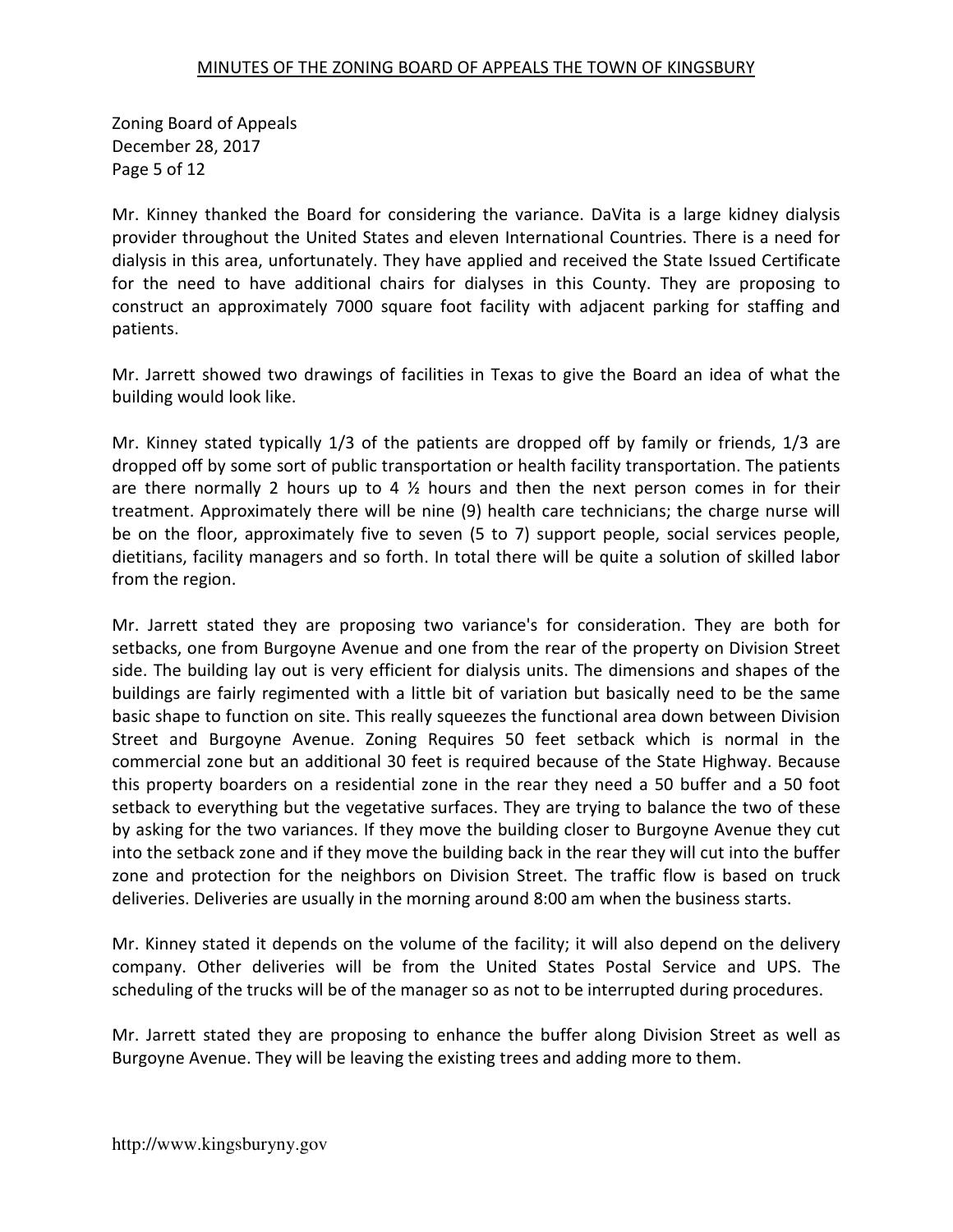Zoning Board of Appeals December 28, 2017 Page 6 of 12

Mr. Jarrett stated they are proposing one exterior sign on the north side of the Burgoyne Avenue entrance.

Henry and Irene Rupp, 3731 Burgoyne Avenue, their home is next door to this proposal. They have concerns with the traffic. Their main concern is with the entrance and exit on Burgoyne Avenue and causing accidents due to the speed people are going. They feel the exit should be on Michigan Street or if there was an entrance only sign on Burgoyne Avenue and an exit sign on Michigan Street.

Mr. Jarrett stated they have discussed this with the Planning Board already and when they meet again he will question the Board. Mr. Jarrett explained the entrance will not be directly across the entrance to Kings Plaza entrance.

Mr. Whipple stated he feels most people will likely go in to the facility from Burgoyne Avenue and exit on Michigan Street.

Jeanne Golden, 40 Division Street, her home is directly behind this site. She stated she does not ever travel Michigan Street to Burgoyne Avenue because of the traffic. She uses Michigan Street to State Route 4 to get to where she has to go. Mrs. Golden questioned the fence on her property.

Mr. Jarrett stated they will not be removing any fencing that is there now. They will be planting a lot more trees. They are doing this purposely to try and protect the neighbors.

Mr. Rupp questioned what the lighting will be and how many of the lights will be shining at his house.

Mr. Jarrett stated the lighting will be downcast mounted on the walls of the building. There will not be any lighting facing the neighboring properties.

There being no comments from the public, Chairman LaFountain closed the public hearing.

The Board then reviewed the proposed Resolution.

# ZONING BOARD OF APPEALS OF THE TOWN OF KINGSBURY COUNTY OF WASHINGTON, STATE OF NEW YORK

Resolution No. 2 of 3 December 2017 Adopted December 28, 2017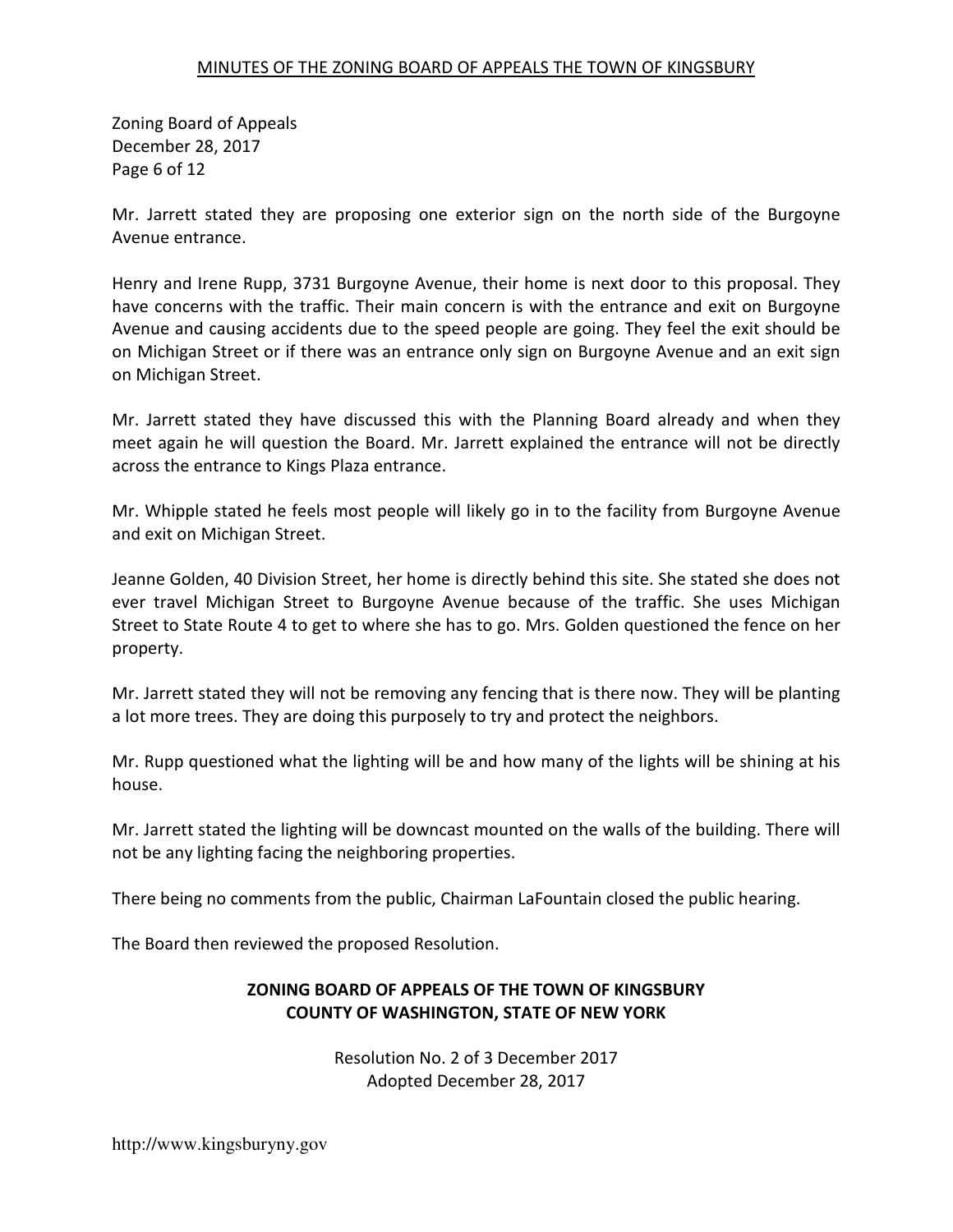Zoning Board of Appeals December 28, 2017 Page 7 of 12

## Introduced by WILLIAM WHIPPLE who moved its adoption

Seconded by SONDRA MICHAUD

## RESOLUTION APPROVING THE VARIANCE REQUESTS OF GENESIS KC DEVELOPMENT LLC

WHEREAS, pursuant to the Chapter 280 of the Code of the Town of Kingsbury, the Town of Kingsbury Zoning Board of Appeals (hereafter the "ZBA") is authorized and empowered issue variances in accordance with said Zoning Ordinance and Section 267-b of the Town Law;

WHEREAS, Genesis KC Development LLC, DaVita Health Care Partners (hereafter the "Applicant"), has requested two (2) area variances for the medical services building located at 3739 Burgoyne Avenue, Town of Kingsbury, identified as Tax Map Number 146.19-1-3; and

WHEREAS, the Applicant is requesting relief from code sections 280-23 (F)(1) Front Setback and 280-19 (f) lot access

| Code Section    | Variance              | Location      | Reguired | Proposed | Relief |
|-----------------|-----------------------|---------------|----------|----------|--------|
| $280-23$ (F)(1) | <b>Front Setback</b>  | Burgoyne Ave  | 80'      | 50'      | 30'    |
| $280-19(f)$     | <b>Access Setback</b> | l Division St | 50'      | 12.5'    | 37.5'  |

WHEREAS, in accordance with the State Environmental Quality Review Act (hereafter "SEQRA"), the requested variances are unlisted actions and the ZBA having previously reviewed Part II of the short Environmental Assessment Form and found the proposed action will not result in any significant environmental impacts; and

WHEREAS, a public hearing was duly held on the requested variances at which time the Applicant and members of the public were entitled to comment on the requested variances; and

WHEREAS, the ZBA has reviewed the Application and supporting materials, and has taken into consideration the comments from the public, and has reviewed the criteria found in Town Law Section 267-b.

## NOW THEREFORE BE IT RESOLVED: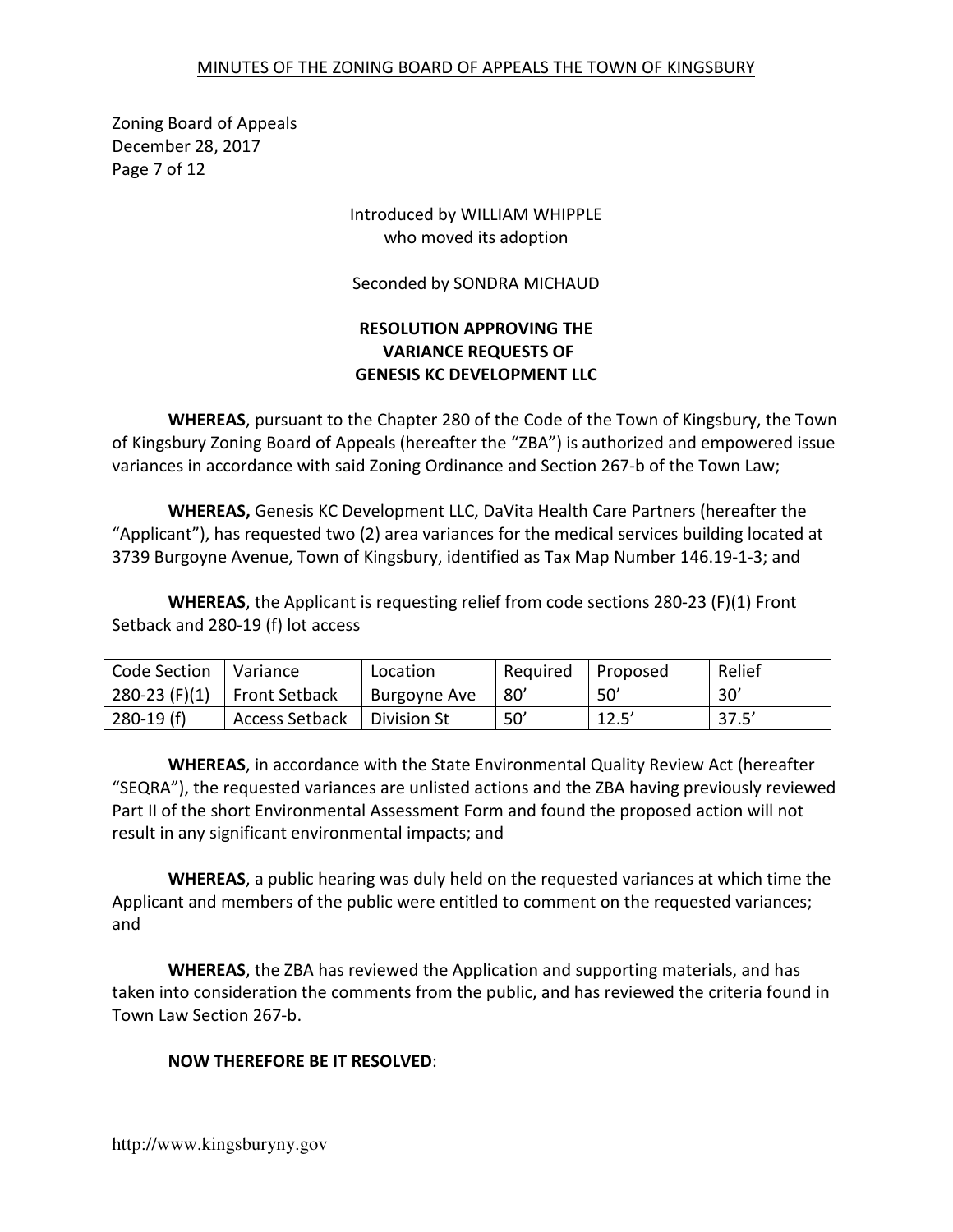Zoning Board of Appeals December 28, 2017 Page 8 of 12

 Section 1. Considering the area variance requirements: in considering the benefit to the applicant if the variance is granted, as weighed against the detriment to the health, safety and welfare of the neighborhood or community by such grant, while noting that the ZBA must grant the minimum variance that it shall deem necessary and adequate and at the same time preserve and protect the character of the neighborhood and the health, safety and welfare of the community, the ZBA APPROVES the application and finds the following:

 (a) Will an undesirable change be produced in the character of the neighborhood or will a detriment to nearby properties be created by the granting of the area variance?

No, an undesirable change will not be produced in the neighborhood.

 (b) Can the benefit sought by the applicant be achieved by some method, feasible for the applicant to pursue, other than through an area variance?

No, the shape of the lot requires a variance be obtained. The location of the building minimizes the impact by balancing the front and rear setbacks.

(c) Is the requested area variance substantial?

Yes.

 (d) Will the proposed variance have an adverse effect or impact on the physical or environmental conditions in the neighborhood or district?

No, the neighbors present spoke in favor of the application as the view and existing impacts from the Hannaford Plaza would be mitigated.

(e) Was the alleged difficulty self-created?

Yes.

Section 2. This resolution shall take effect immediately.

ROLL CALL VOTE

PRESENT: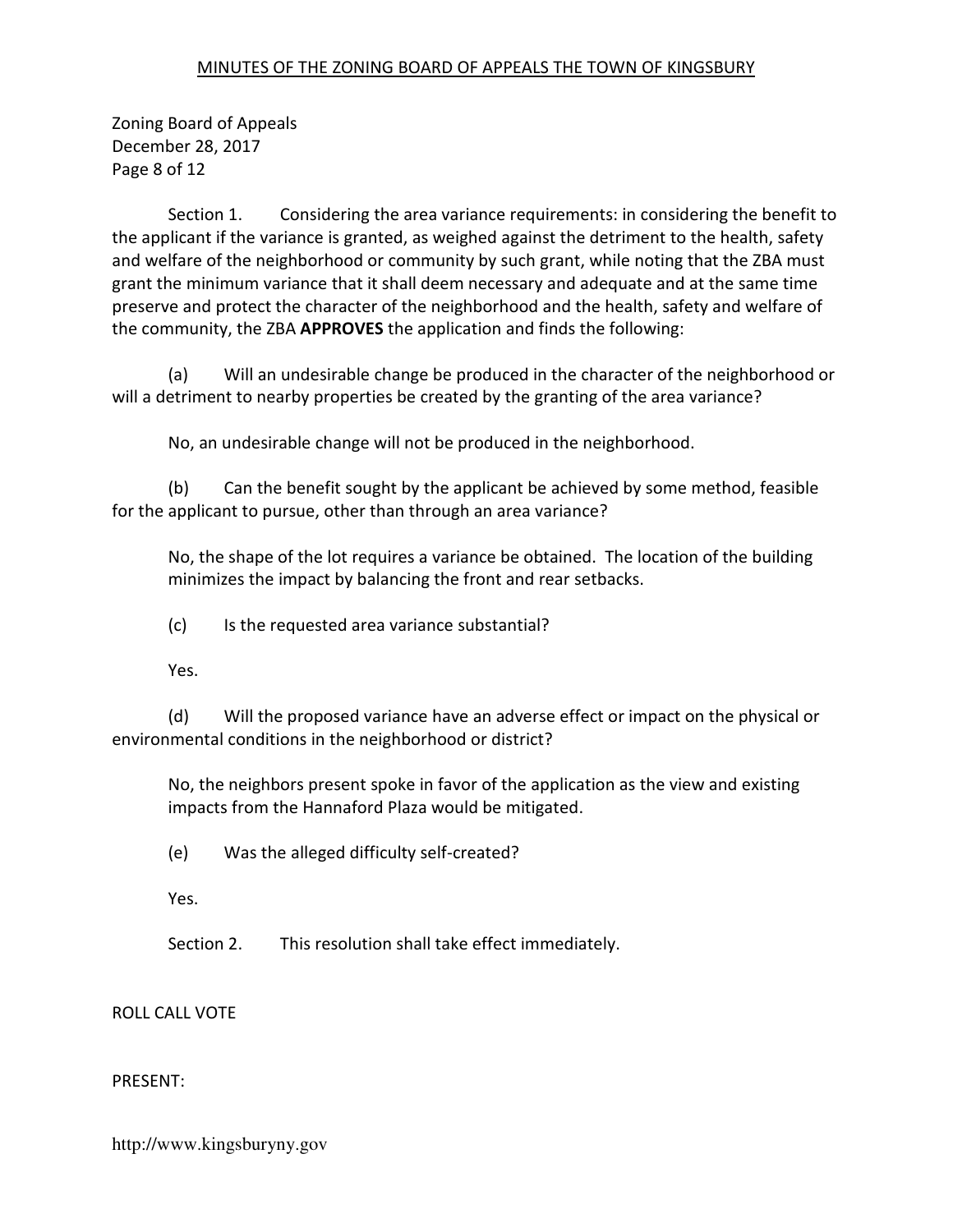Zoning Board of Appeals December 28, 2017 Page 9 of 12

> Hank LaFountain, Chairman – AYE Katherine Henley- AYE Sondra Michaud – AYE Bill Whipple- AYE Michelle Wood - AYE

AYES: 5 NAYS: 0 ABSTAIN: ABSENT: 2

AYES: 5 NAYS: 0 MOTION CARRIED

**3.** STEPHAN REDMOND, Tax Map ID # 146.-3-8, commonly known as 3685 Burgoyne Avenue, Hudson Falls, NY, Town of Kingsbury located in Zoning District, Com-1A / Commercial District is seeking a Special Permit to use property for Auto Detailer Shop with a Single Family Dwelling. Plans for proposal are available at Kingsbury Town Hall, 6 Michigan Street, Hudson Falls, New York during regular business hours.

Chairman LaFountain opened the Public Hearing.

Chairman LaFountain introduced Stephen Redmond to address the Board.

Mr. Redmond stated there is an existing barn located on his property. Formally it was a tractor repair shop, with a single family residence located in the back. Currently it has been gutted and being used for cold storage. He is proposing to return it back to the original way it was. He would like to put an apartment in the back. He has a person interested in being a tenant. He does high end auto detailing. Most of his work is done offsite. Any work he would be doing as far as detailing would be inside the bay of the barn, so there would not be any outside detailing of vehicles.

Board member Katherine Henley stated she would like to disclose that Dr. Redmond is her dentist but did not think it creates any conflicts of interest on her part.

Chairman LaFountain stated there would not be any conflict.

There being no comments from the public, Chairman LaFountain closed the public hearing.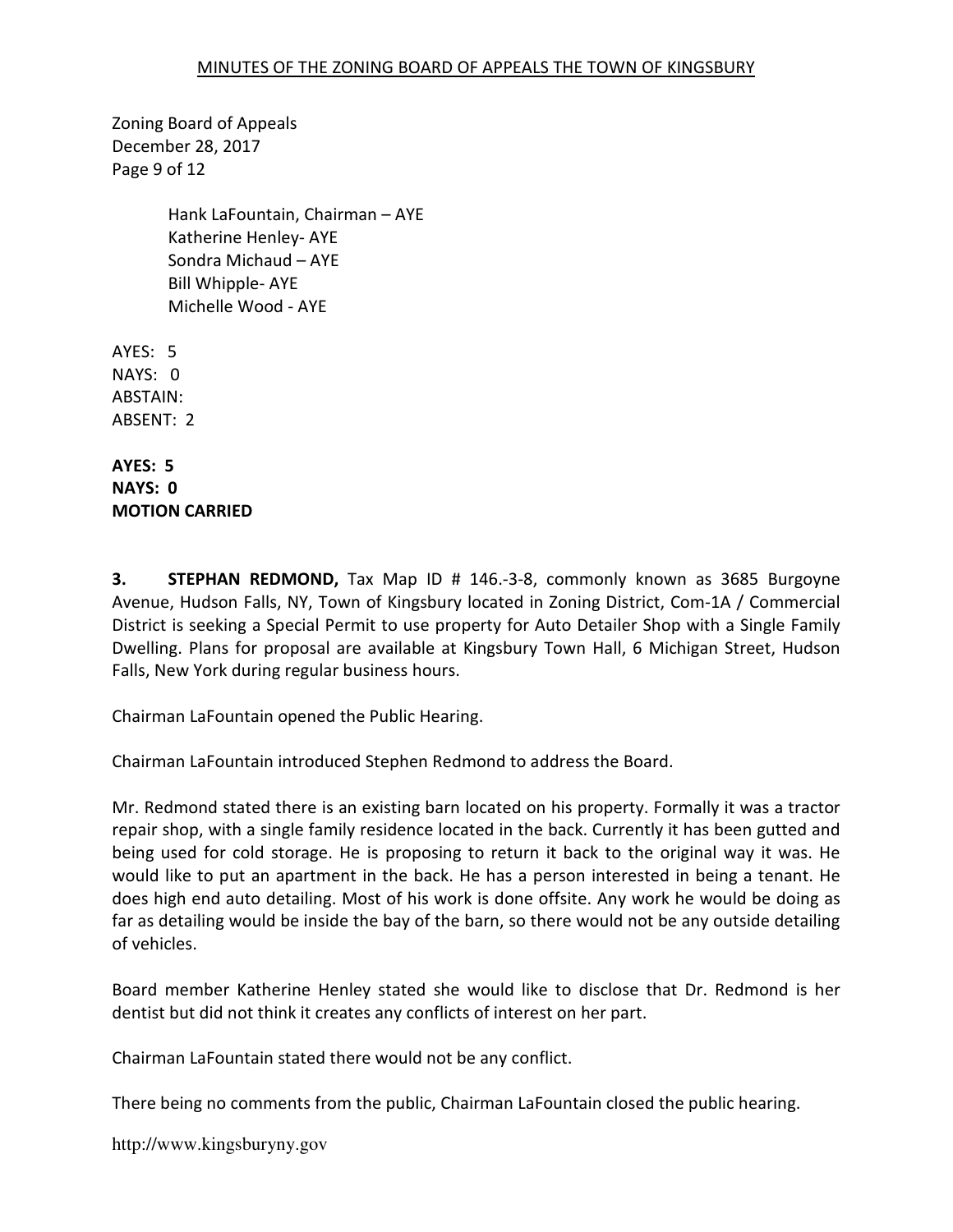Zoning Board of Appeals December 28, 2017 Page 10 of 12

The Board then reviewed the proposed Resolution.

A regular meeting of the Kingsbury Town Zoning Board of Appeals was held on December 28, 2017 at 7:00 PM at the Kingsbury Town Hall, 6 Michigan Street, Hudson Falls, NY 12839.The following resolution was passed as pertains to the above referenced matter.

## ZONING BOARD OF APPEALS OF THE TOWN OF KINGSBURY COUNTY OF WASHINGTON, STATE OF NEW YORK

Resolution No. 3 of 3 December 2017 Adopted December 28, 2017

Introduced by WILLIAM WHIPPLE who moved its adoption

Seconded by SONDRA MICHAUD

# RESOLUTION APPROVING THE SPECIAL USE PERMIT FOR STEPHEN REDMOND

WHEREAS, pursuant to the Chapter 280 of the Code of the Town of Kingsbury, the Town of Kingsbury Zoning Board of Appeals (hereafter the "ZBA") is authorized and empowered issue Special Use Permits in accordance with said Zoning Ordinance and Section 274-b of the Town Law;

WHEREAS, Stephen Redmond (hereafter the "Applicant"), has requested a Special Use Permit to use the property located at 3685 Burgoyne Avenue, and identified as Tax Map Number 146.-3-8 as an auto detailing shop with a single family dwelling; and

WHEREAS, the Applicant request requires a Special Use Permit pursuant to section 280- 12 of the Code of the Town of Kingsbury; and

WHEREAS, the Application, having previously been determined by the ZBA to be an unlisted action under the State Environmental Quality Review Act, and the ZBA having reviewed the EAF submitted for this Application and taken a hard look at the potential environmental impacts of the project and issued a negative declaration prior to taking up the review of the matter; and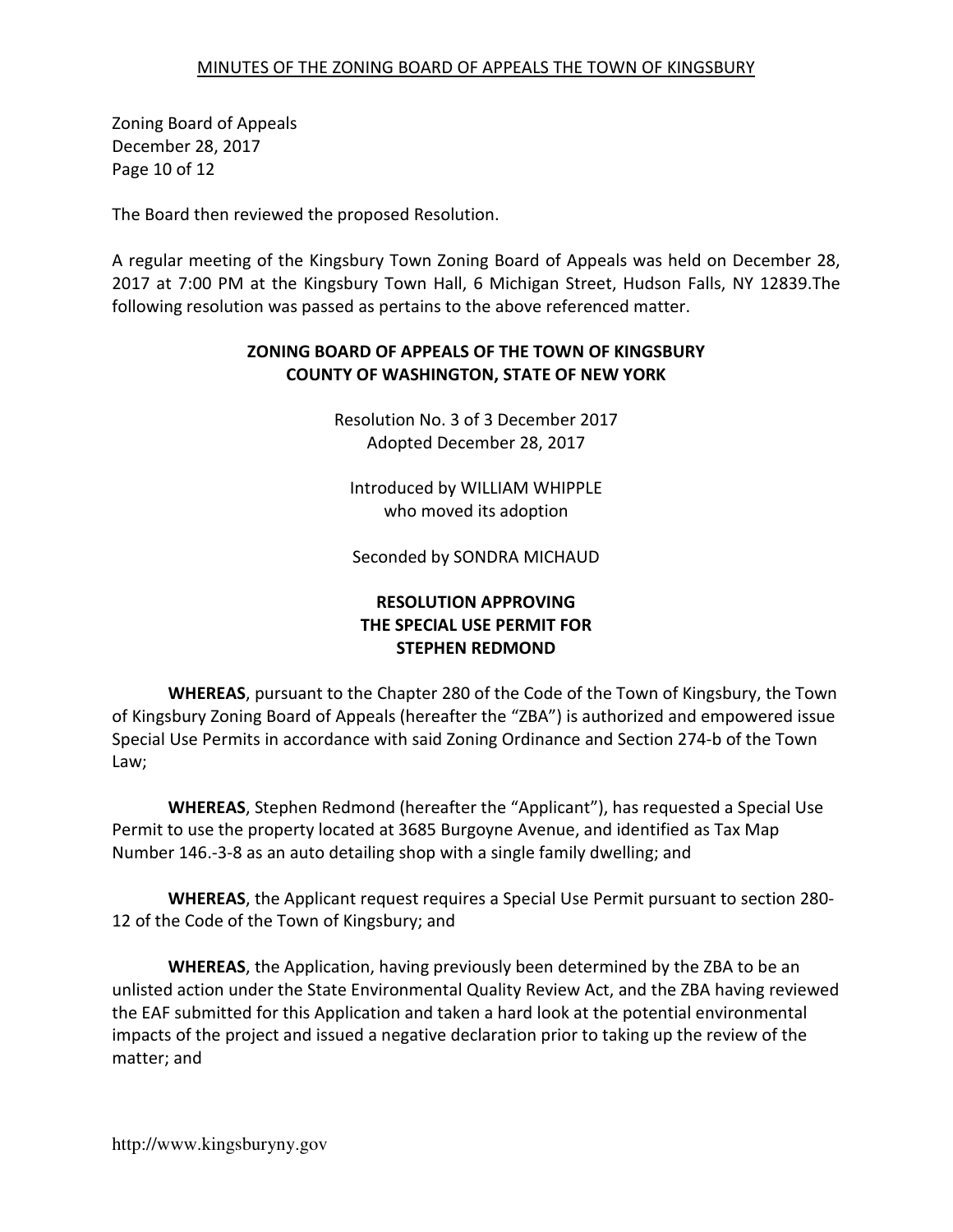Zoning Board of Appeals December 28, 2017 Page 11 of 12

WHEREAS, a public hearing was duly held on the requested permit at which time the Applicant and members of the public were entitled to comment on the requested variance; and

WHEREAS, the ZBA has reviewed the Application and supporting materials, and has taken into consideration the comments from the public, and has reviewed the criteria found in section 280-12 of the Code of the Town of Kingsbury.

### NOW THEREFORE BE IT:

RESOLVED, the ZBA hereby APPROVES the requested Special Use Permit based upon the following findings:

- (1) The use WILL be of such location, size and character that it will conform to an appropriate and orderly development of the district and neighborhood in which it is to be located and will not be detrimental to the orderly development of neighboring districts and neighborhoods.
- (2) The use will NOT create undue safety hazards in its own or adjacent districts or neighborhoods and will not require increased public expenditure in excess of its value of the Town.
- (3) The use will NOT create undue traffic congestion, noise, vibrations, light, stormwater runoff, or air pollution or substantially devalue neighboring properties.

And be it further;

RESOLVED, the ZBA finds that the following conditions are directly related to and incidental to the proposed use of the property, and are consistent with the spirit and intent of section 80-12 of the Code of the Town of Kingsbury, and are imposed for the purpose of mitigating against the potential negative effects on the neighborhood or community:

1- All exterior lighting must be building mounted downcast lights.

And be it further;

RESOLVED, this resolution shall take effect immediately.

### ROLL CALL VOTE